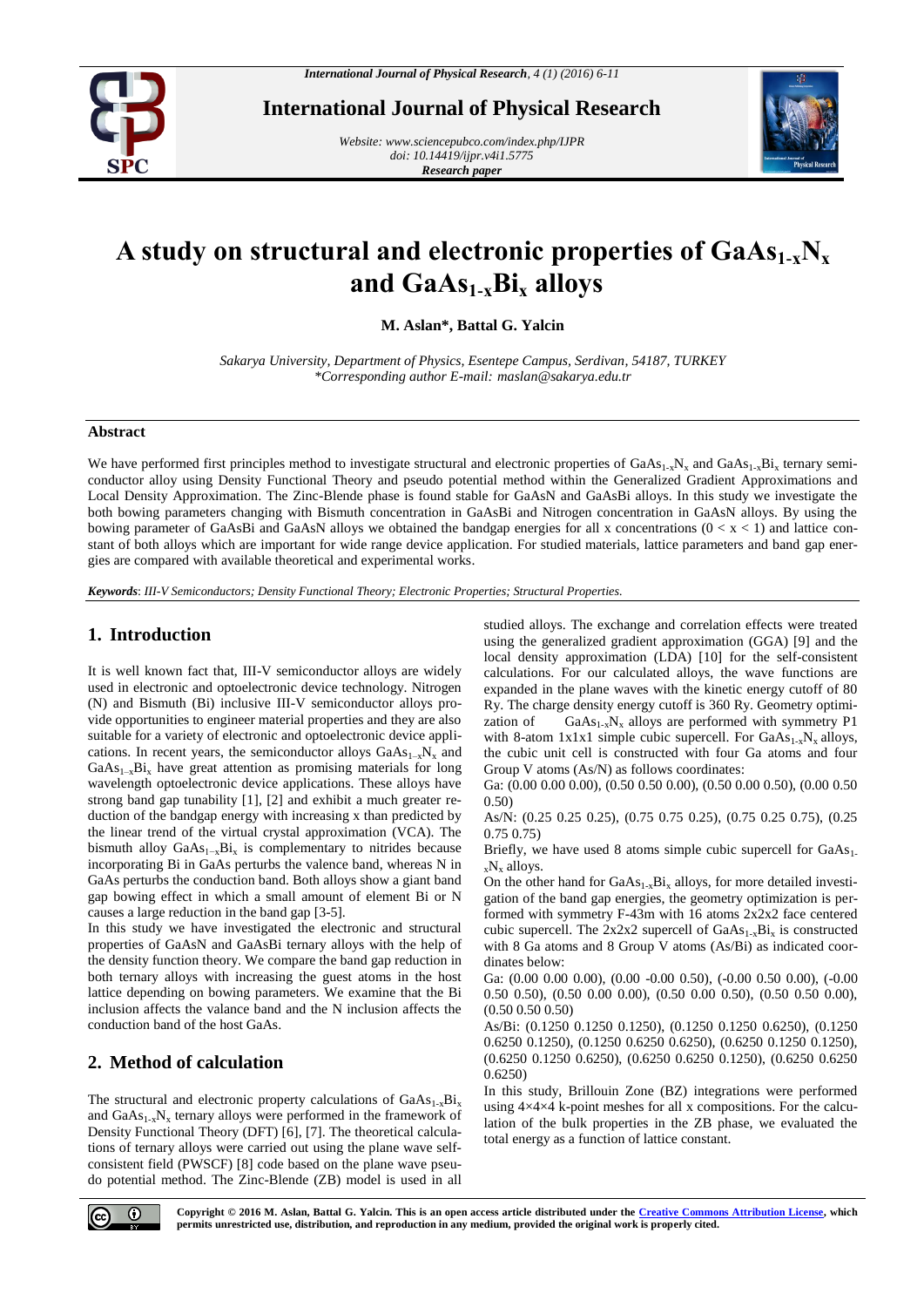#### **3. Results and discussions**

#### **3.1. Structural properties**

In this section, the calculations were firstly carried out to determine the structural properties of  $GaAs_{1-x}N_x$  and  $GaAs_{1-x}Bi_x$  ternary alloys. Geometry optimization of  $GaAs_{1-x}N_x$  alloys are performed with symmetry P1 with 8-atom 1x1x1 simple cubic supercell. And, in  $GaAs_{1-x}Bi_x$  alloys, the geometry optimization is performed with symmetry F-43m with 16 atoms 2x2x2 face centered cubic supercell for more detail investigation of the band gap energies,. The supercell for  $GaAs_{1-x}N_x$  ternary alloys could obtain 0.000, 0.250, 0.500, 0.750 and 1.000 values for x concentration. And, for more detail investigation, the supercell for  $GaAs_{1-x}Bi_x$  ternary alloys could obtain 0.000, 0.125, 0.250, 0.375, 0.500, 0.625, 0.750, 0.875 and 1.000 values for x concentration. We have summarized the calculated lattice parameter of binary (GaAs, GaN, GaBi) and ternary in order to save some spaces only of  $x=0.5$ alloys ( $GaAs<sub>0.5</sub>N<sub>0.5</sub>$  and  $GaAs<sub>0.5</sub>Bi<sub>0.5</sub>$ ) with other theoretical and experimental data in Table 1. In reference to our results, lattice parameter of the binary compounds (GaAs, GaN, GaBi) shows deviation 0.2% and 6% with other theoretical [12,16] and experimental [14,17] values. On the other hand, for  $GaAs_{1-x}N_x$  and  $GaAs<sub>1-x</sub>Bi<sub>x</sub>$  ternary alloys, the deviation of lattice parameter is around 2% as shown in Table 1.

We have plotted the calculated lattice parameter values of  $GaAs<sub>1-x</sub>N<sub>x</sub>$  and  $GaAs<sub>1-x</sub>Bi<sub>x</sub>$  ternary alloys as a function of x concentration in Figure 1. As shown in Figure1, lattice constant increases almost linearly when Bi concentration is increased, besides that it decreases also almost linearly when N concentration increases.

|  | <b>Table 1:</b> Calculated Equilibrium Lattice Constants 'a' with Results of |  |  |  |  |
|--|------------------------------------------------------------------------------|--|--|--|--|
|  | other Theoretical and Experimental Studies.                                  |  |  |  |  |

| Material                              | a(A)         | Reference                 |  |  |
|---------------------------------------|--------------|---------------------------|--|--|
|                                       | $4.55$ (GGA) | Our work                  |  |  |
| GaN                                   | 4.43 (LDA)   | Our work                  |  |  |
|                                       | 4.48         | Theory $[11]$             |  |  |
|                                       | 4.50         | Theory $[12]$             |  |  |
|                                       | 5.28 (GGA)   | Our work                  |  |  |
| $GaAs0$ sN <sub>0.5</sub>             | $5.08$ (LDA) | Our work                  |  |  |
|                                       | 5.18         | Theory $[11]$             |  |  |
|                                       | 5.53 (GGA)   | Our work                  |  |  |
| GaAs                                  | 5.55 (LDA)   | Our work                  |  |  |
|                                       | 5.54         | Theory $[13]$             |  |  |
|                                       | 5.64         | Expt. $[14]$              |  |  |
| GaAs <sub>0.5</sub> Bi <sub>0.5</sub> | 5.68 (GGA)   | Our work<br>Theory $[15]$ |  |  |
|                                       | 5.99         |                           |  |  |
|                                       | 5.94 (GGA)   | Our work                  |  |  |
| GaBi                                  | 6.17         | Theory $[16]$             |  |  |
|                                       | 6.32         | Expt. [17]                |  |  |

According to the Vegard's law [18] the lattice constant varies linearly with composition x:

$$
a (AB_{1-x}C_x) = (1-x)aAB + (x)aAC
$$
 (1)

aAB and aAC are the equilibrium lattice constants of binary AB and AC, respectively, and  $a(AB_{1-x}C_x)$  is the alloy lattice constant. The lattice constant of  $GaAs_{1-x}N_x$  and  $GaAs_{1-x}Bi_x$  can be approximated using the formula (1):

$$
a (GaAs1-xNx) = (1-x)aGaAs + (x)aGaN
$$
 (2)

$$
a (GaAs1-xBix) = (1-x)aGaAs + (x)aGaBi
$$
 (3)

As shown in Figure 1, the calculated lattice constants are linearly with compositions x, as indicated in Vegard's law.



**Fig. 1:** Calculated Equilibrium Lattice Constants of  $GaAs_{1x}N_x$  and  $GaAs_{1x}Bi_x$  for Various x Concentrations.

#### **3.2. Electronic properties**

Electronic band structures of the studied alloys were obtained using the calculated lattice constants at the equilibrium. Figure 2 presents the electronic band structures for ZB phase of GaN, GaAs and  $GaAs_{0.5}Bi_{0.5}$  compounds along with the high symmetry directions. The band structures of ternary  $GaAs_{1-x}Bi_x$  alloys that are given in Figure 3 are only for a few x compositions in order to save some spaces.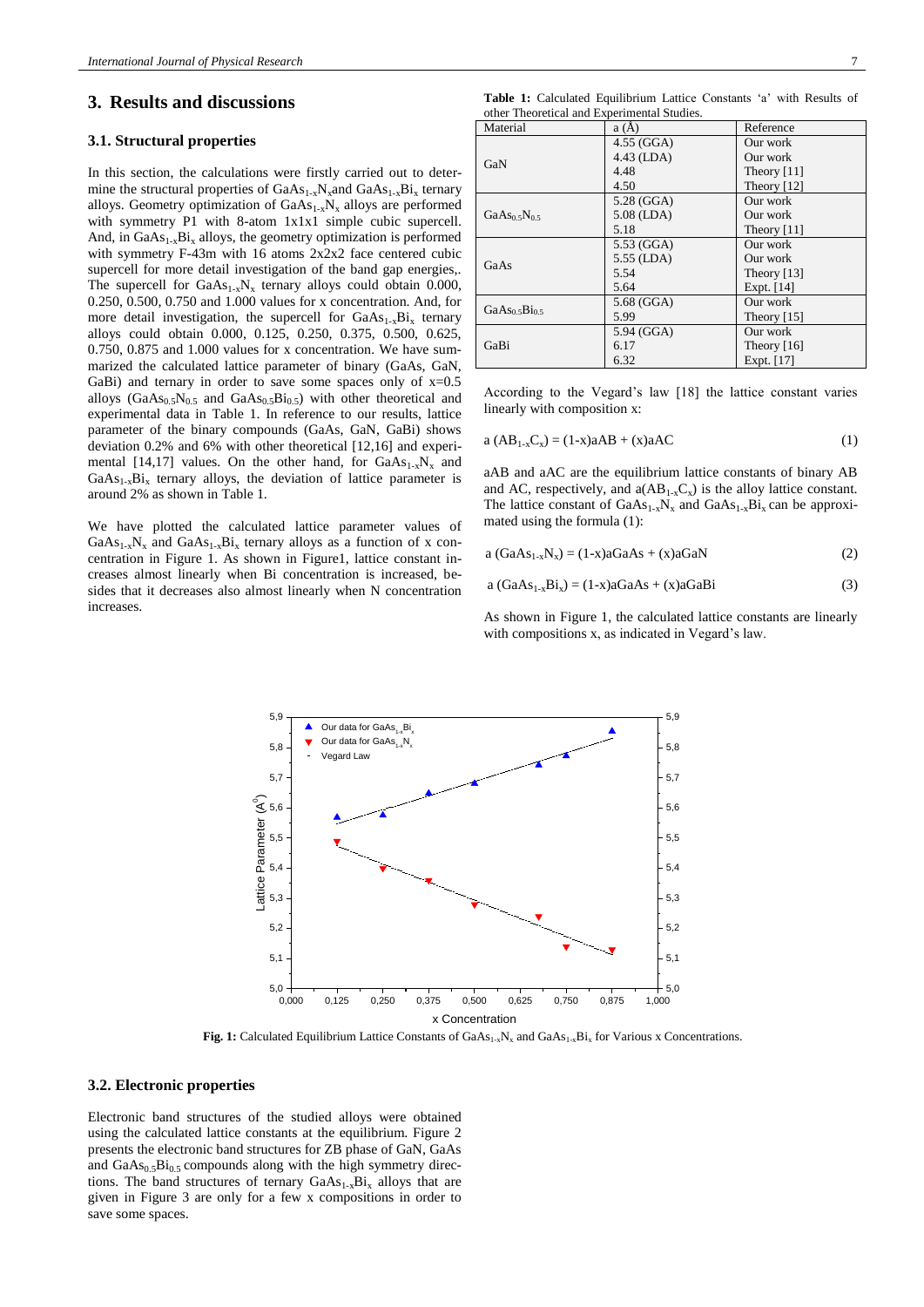

Fig. 2: Electronic Band Structure of **a**) GaN, **b**) GaN<sub>0.5</sub>As<sub>0.5</sub> and **c**) GaAs. The Fermi Level is adjusted as the Zero Energy Level.

As shown in Figure 2 and 3 these compounds are direct band gap semiconductors with the minimum of conduction band at Γ symmetry point at the center of Brillouin region. In Table 2, we summarized the band gap energies for the studied materials. Our results are parallel to the theoretical [12], [19] and experimental [20- 23] values.



Fig. 3: Electronic Band Structure of **a**)  $GaAs_{0.875}Bi_{0.125}$ , **b**)  $GaAs_{0.750}Bi_{0.250}$ and **c**)  $GaAs_{0.625}Bi_{0.375}$ . The Fermi Level is adjusted as the Zero Energy Level.

The band gap energy of  $GaAs_{1-x}N_x$  shows unexpected and drastic decrease with increasing N concentration in low N composition region and shows a nonlinear tendency for whole N concentration. This nonlinearity is related to gap bowing. In order to determine that nonlinear behavior, we calculated the bowing parameter for GaAsN and GaAsBi alloys by using the following equation:

$$
b = \frac{\left| E_g (AB_{1-x}C_x) - (1-x)E_g AB - xE_g AC \right|}{x(1-x)}
$$
(4)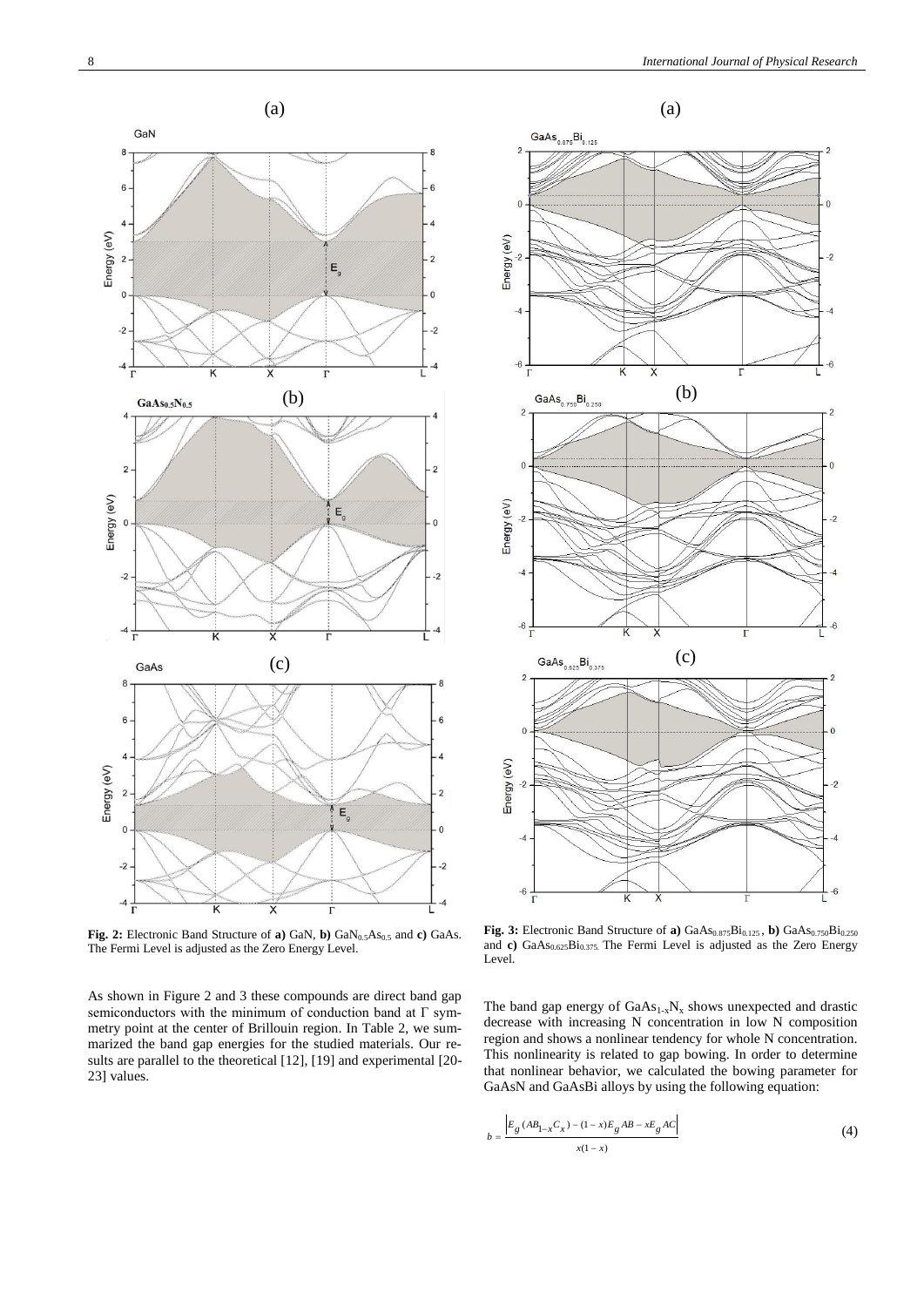**Table 2:** Calculated Band Gap Energies with Results of other Theoretical and Experimental Studies.

| Material                                | $E_g$ (eV)   | Reference     |
|-----------------------------------------|--------------|---------------|
|                                         | 3.0267       | Our work      |
| GaN                                     | $3.2 - 3.3$  | Theory $[12]$ |
|                                         | 3.3          | Expt. [21-23] |
| GaAs <sub>0.5</sub> N <sub>0.5</sub>    | 0.8414       | Our work      |
|                                         | 1.3799 (GGA) | Our work      |
|                                         | $1.2$ (LDA)  | Our work      |
| GaAs                                    | 1.18(GGA)    | Theory $[24]$ |
|                                         | 1.12(LDA)    | Theory [24]   |
|                                         | 1.424        | Expt. [20]    |
| $GaAs0.875Bi0.125$                      | 0.3831       | Our work      |
| GaAs <sub>0.75</sub> Bi <sub>0.25</sub> | 0.2874       | Our work      |
| $GaAs_{0.625}Bi_{0.375}$                | 0.0478       | Our work      |

Where the curvature b is generally known as gap bowing parameter. The results of bowing parameter are presented in Table 3. Our results are in good agreement with theoretical [25] values for  $GaAs<sub>1-x</sub>N<sub>x</sub>$  ternary alloys. In Figure 4, we drew the graph of equation b and obtain the fit equation for both alloys.

Using the Allometrik Fit equations, we have presented the band gap energies of  $GaAs_{1-x}N_x$  and  $GaAs_{1-x}Bi_x$  as a function of lattice parameter in Figure 5. As shown in Figure 5, for low N concentration the band gap energy shows unexpected behavior and decreases dramatically. After the minimum value, the band gap energy increases almost linearly with increasing N concentration as expected. Again from the Figure 5, the band gap energy of GaAs<sub>1-</sub>  $_{x}Bi_{x}$  decreases nonlinearly with increasing Bi concentration. Over around %40 concentration of Bi (x>0.4), the behavior of GaAs<sub>1-</sub>  $_{x}Bi_{x}$  alloy becomes metallic.

The alloy of  $GaAs_{1-x}N_x$  which include N in place of As in GaAs, perturbs the conduction band as in Figure 6. Changing of N concentration caused effective variation on conduction band minimum at Γ point. However the effect of Nitrogen incorporation to valance band is very weak as shown in Figure 6.The bismuth alloy Ga $As_{1-x}Bi_x$  is complementary to nitrides because incorporating Bi in GaAs perturbs the valence band, whereas N in GaAs perturbs the conduction band as shown in Figure 7.

Table 3: Bowing Parameter Data for GaAs<sub>x</sub>N<sub>1-X</sub> and GaAs<sub>x</sub>Bi<sub>1-X</sub> for Different x Concentration.

| Material                                | Bowing Parameter (eV) | Reference     |
|-----------------------------------------|-----------------------|---------------|
| Ga $As_{0.75}N_{0.25}$                  | 7.96267               | Our work      |
|                                         | 7.6                   | Theory $[25]$ |
|                                         | 5.44760               | Our work      |
| Ga $\rm As_{0.50}N_{0.50}$              | 6.84                  | Theory $[25]$ |
| Ga $\text{As}_{0.25}\text{N}_{0.75}$    | 4.66187               | Our work      |
| $GaAs0.875Bi0.125$                      | 5.94                  | Our work      |
| GaAs <sub>0.75</sub> Bi <sub>0.25</sub> | 3.27                  | Our work      |
| $GaAs_{0.625}Bi_{0.375}$                | 2.99                  | Our work      |
| $GaAs_{0.50}Bi_{0.50}$                  | 2.4                   | Our work      |



Fig. 4: Bowing Parameter of GaAs<sub>1-X</sub>N<sub>x</sub> and GaAs<sub>1-X</sub>Bi<sub>x</sub> as a Function of x Concentration.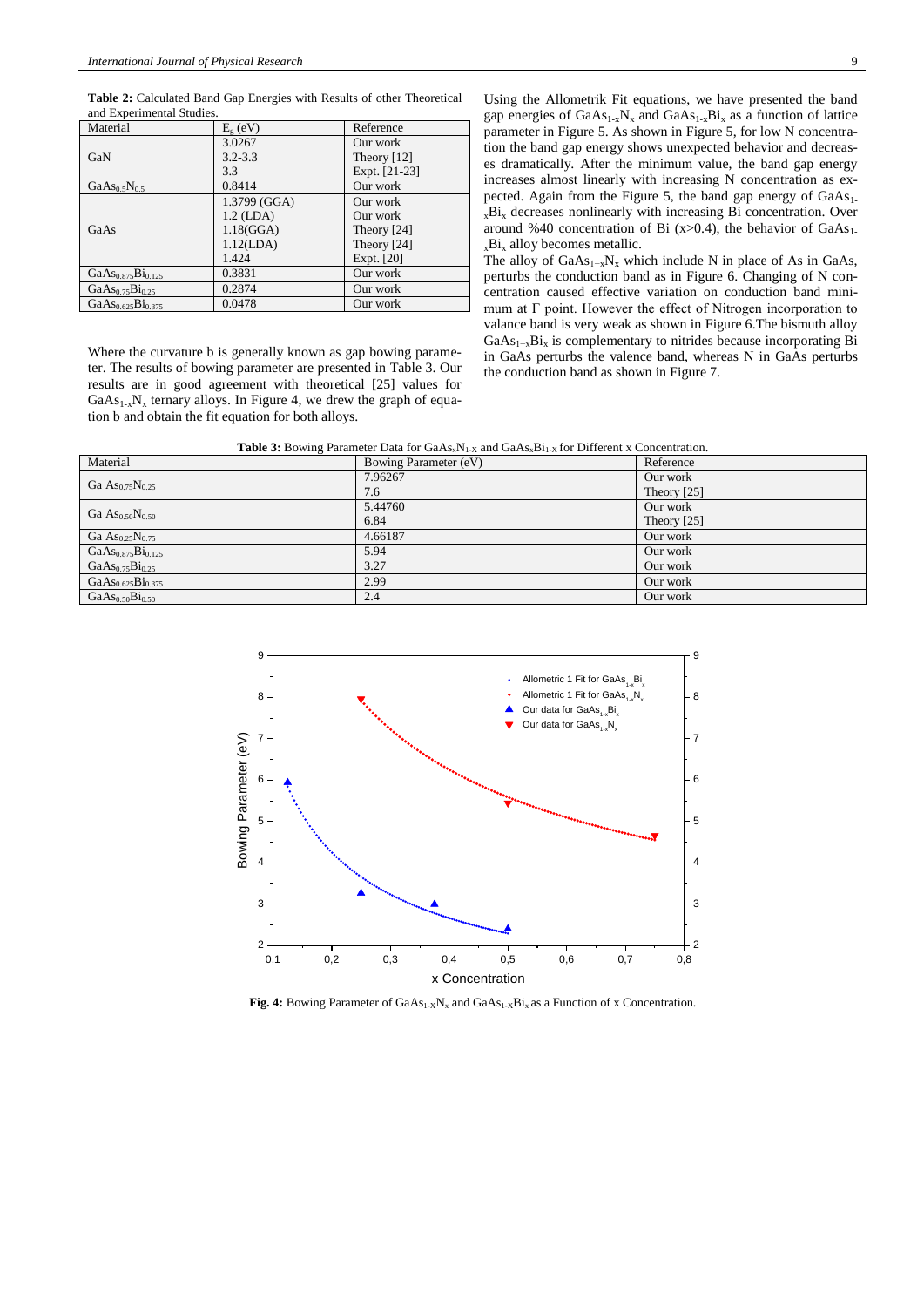

Fig. 5: Band Gap Energies of GaAs<sub>1-X</sub>N<sub>x</sub> and GaAs<sub>1-X</sub>Bi<sub>x</sub> as a Function of Lattice Parameter.



Fig. 6: Conduction Band Minimum Energy and Valance Band Maximum Energy of GaAs<sub>1-X</sub>N<sub>x</sub> with Different N Concentrations.



Fig. 7: Conduction Band Minimum Energy and Valance Band Maximum Energy of GaAs<sub>1-X</sub>Bi<sub>x</sub> with Different Bi Concentrations.